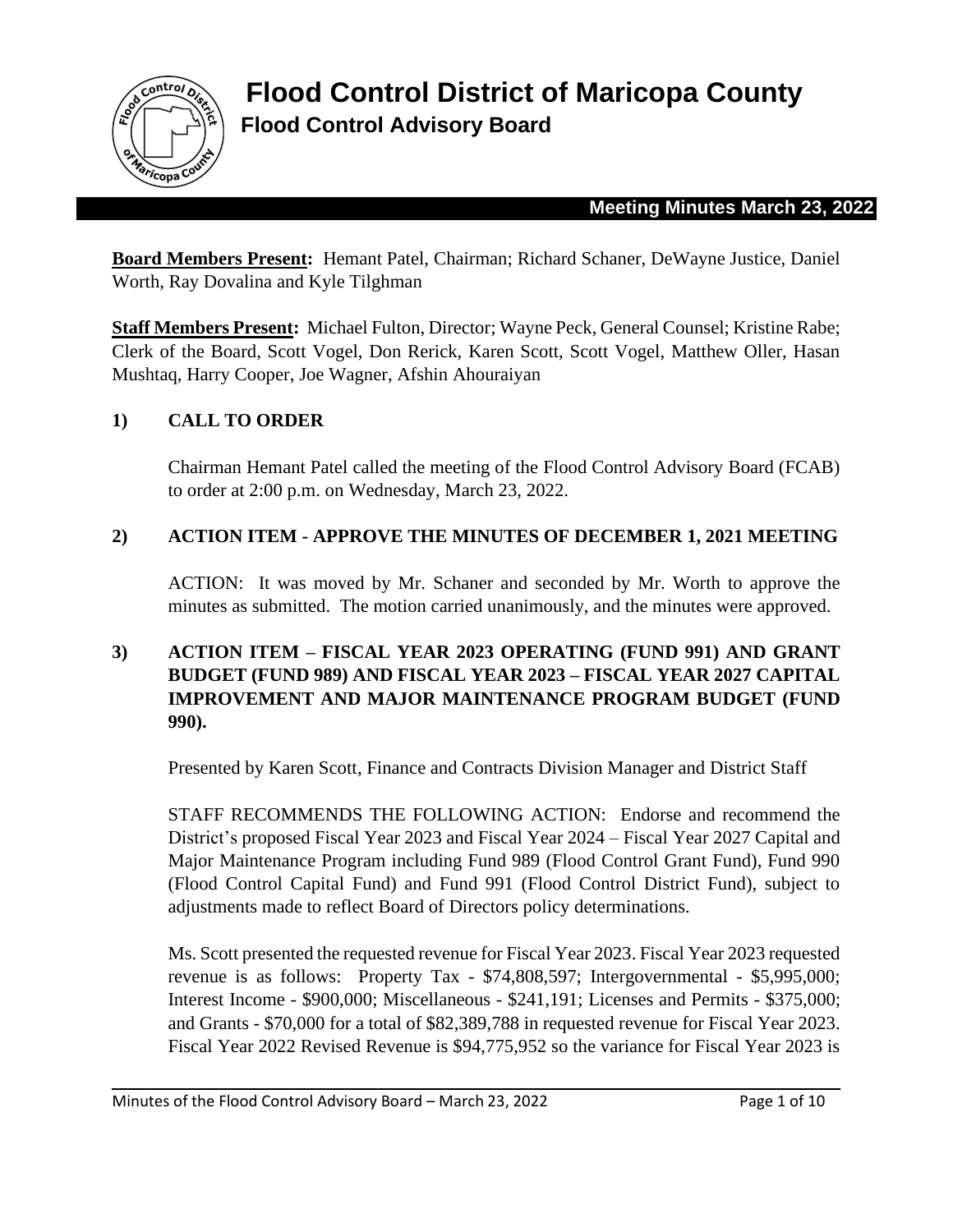(\$12,386,154). Mrs. Scott and Mr. Fulton pointed out that the District is proposing a \$0.02 decrease in the secondary property tax rate.

Ms. Scott then went on to share the requested expenditures for Fiscal Year 2023 which include the following: Fund 989 – Grants - \$55,000; Fund 991 – Operating - \$35,836,487; Fund 991 – Non-Recurring - \$7,111,166; Fund 991 – Vehicle Replacement - \$1,440,000; Fund 991 – Major Maintenance Facilities - \$2,557,000; Fund 990 – Capital Improvement Projects - \$58,701,668; Fund 990 – Major Maintenance – Capital - \$3,797,304; and Fund 990 – West Yard Building - \$7,500,000. Total requested expenditures for Fiscal Year 2023- \$116,998,625. The Fiscal Year 2022 Revised Expenditures totaled \$137,686,716 so the variance for Fiscal Year 2023 is (\$20,688,09).

Mrs. Scott then went on to share further details on the requested Fund 990 Expenditures for Fiscal Year 2023 which include the following: Capital Improvement Projects - \$51,798,750; Small Project Assistance - \$4,202,918; Floodprone Property - \$2,700,000; Major Maintenance - \$3,797,304; Facilities Capital – West Yard - \$7,500,000 with \$69,998,972 in requested Fund 990 requested expenditures in Fiscal Year 2023. Fiscal Year 2022 Revised Expenditures totaled \$92,462,596 with a variance of (\$22,463,624) in Fiscal Year 2023.

The next slide that Mrs. Scott shared broke down the requested Fund 990 Expenditures by Phase for Fiscal Year 2023. The phases included the following: Design - \$5,142,000; Land - \$5,137,000; Construction - \$58,027,668; and Labor - \$1,692,304.

Mr. Hasan Mushtaq then presented the Planning Branch Fiscal Year 2023 Program Highlights for the Planning and Project Management Division.

Mr. Mushtaq started by sharing the ongoing and Fiscal Year 2023 Studies (Area Drainage Master Study/Plans (ADMS/P)). There are three new Studies starting in Fiscal Year 2023 and are: Durango ADMP Update; Rio Verde ADMP Update; and Glendale Maryvale ADMS Update.

Mr. Mushtaq then shared in depth details on several of the ongoing studies. The Fountain Hills ADMS/P Update will continue in Fiscal Year 2023. The study watershed is approximately 31 square miles and coordination with the Town of Fountain Hill is ongoing. Work Assignment #1 is currently under negotiation and target Notice to Proceed is May 2022.

The Arizona Canal Diversion Channel (ACDC) West ADMS/P Update will also continue in Fiscal Year 2023. The study watershed is 70 square miles and coordination with the City of Phoenix is ongoing. New LiDar mapping is complete and Surface Characterization is underway. Work Assignment #1 is currently under negotiation and target Notice to Proceed is April 2022.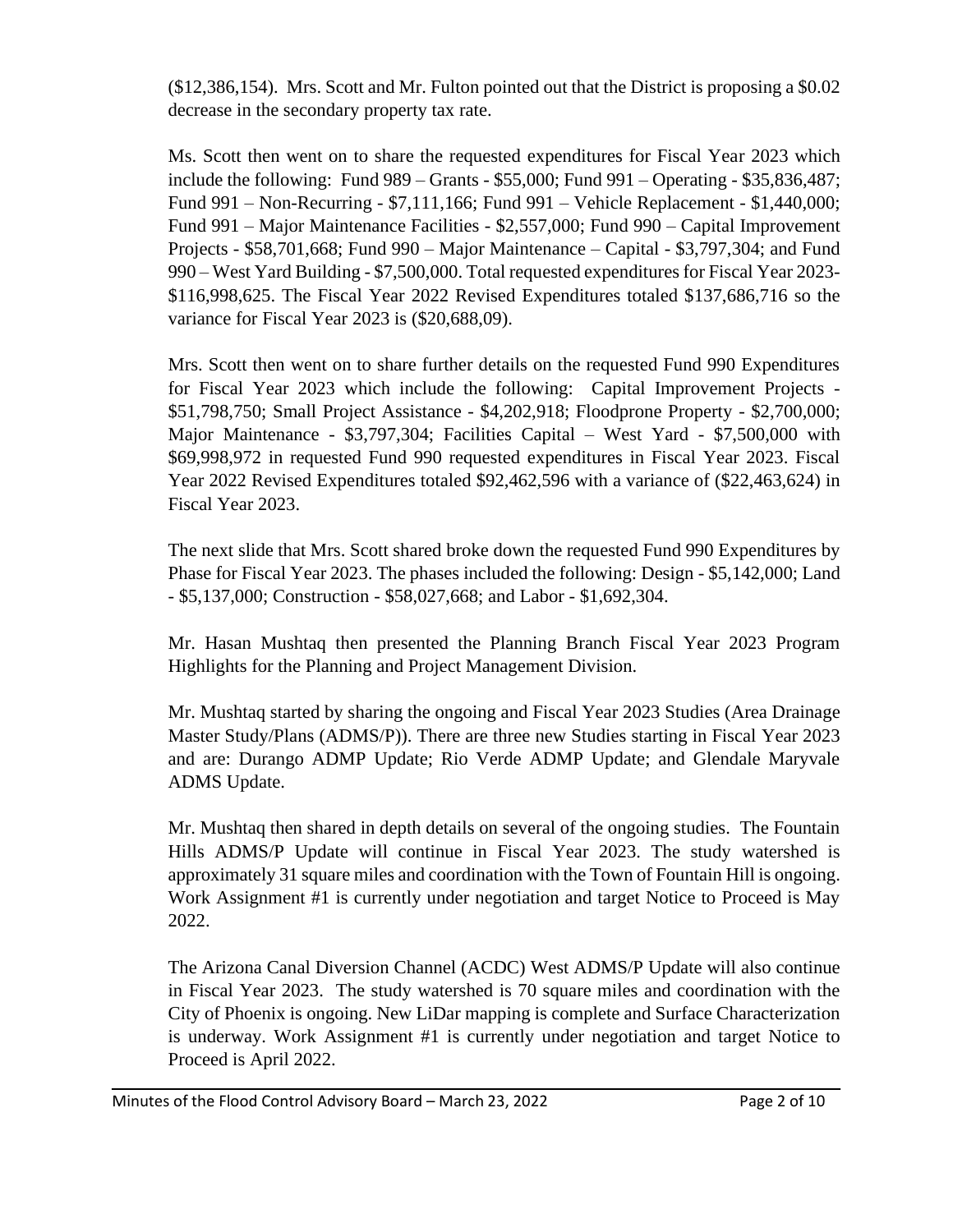The Durango ADMP Update will commence in second quarter of Fiscal Year 2023. The watershed is 46 square miles and coordination is with the Cities of Avondale, Phoenix and Tolleson. New LiDar mapping will be completed during the fourth quarter of Fiscal Year 2022. The consultant selection process will start during the first quarter of Fiscal Year 2023.

The Glendale Maryvale ADMS Update will commence during the second quarter of Fiscal Year 2023. The study watershed is approximately 98 square miles and coordination with the Cities of Avondale, Glendale, Peoria and Phoenix is ongoing. LiDar mapping will be completed during the fourth quarter of Fiscal Year 2022. The consultant selection process will start during the first quarter of Fiscal Year 2023.

Board Member Dick Schaner asked Mr. Mushtaq to give a brief explanation of LiDar maps. Mr. Mushtaq explained that LiDar maps are developed using modern technology of remote sensing to create the existing terrain/ground elevations for the purposes of computer modeling mapping. LiDar stands for Light Detection and Ranging. It uses laser techniques to capture the ground elevations.

There were no further questions from the Board.

Mr. Harry Cooper then presented Fiscal Year 2023 highlights for the Planning and Project Management Division Landscape Architecture and Water Conservation Branch.

The Landscape Architecture and Water Conservation Branch has three main program areas: Landscape Architecture, Water Conservation (Water Resources Management), and the management of the Native Plant Nursery. The Branch is responsible for the inclusion of landscape architecture and water conservation elements into District projects. This includes landscape restoration, construction mitigation, sediment and erosion control, as well as native trees and seeding, alternative stormwater management strategies, inclusion of GI/LID features in District projects, structural aesthetics and multiple use.

Mr. Cooper mentioned several of the notable projects in Fiscal Year 2023 that the Branch would be involved in which included: Rawhide Wash, McMicken Dam and the outfall channel, Oak Street Storm Drain and Basin, Paradise Ridge Channel, Sun Valley ADMS, Superstition Springs retrofit project in the EMF and the North Peoria ADMP.

The Durango Campus Water Conservation Retrofit is in the final design. Plans/construction documents to be completed March 2022. Construction will begin early in Fiscal Year 2023. Monitoring and performance assessment is ongoing.

Mr. Cooper then discussed land and water resources management activities. The Branch is working with an on call consultant for the Arizona Canal Diversion Channel Landscape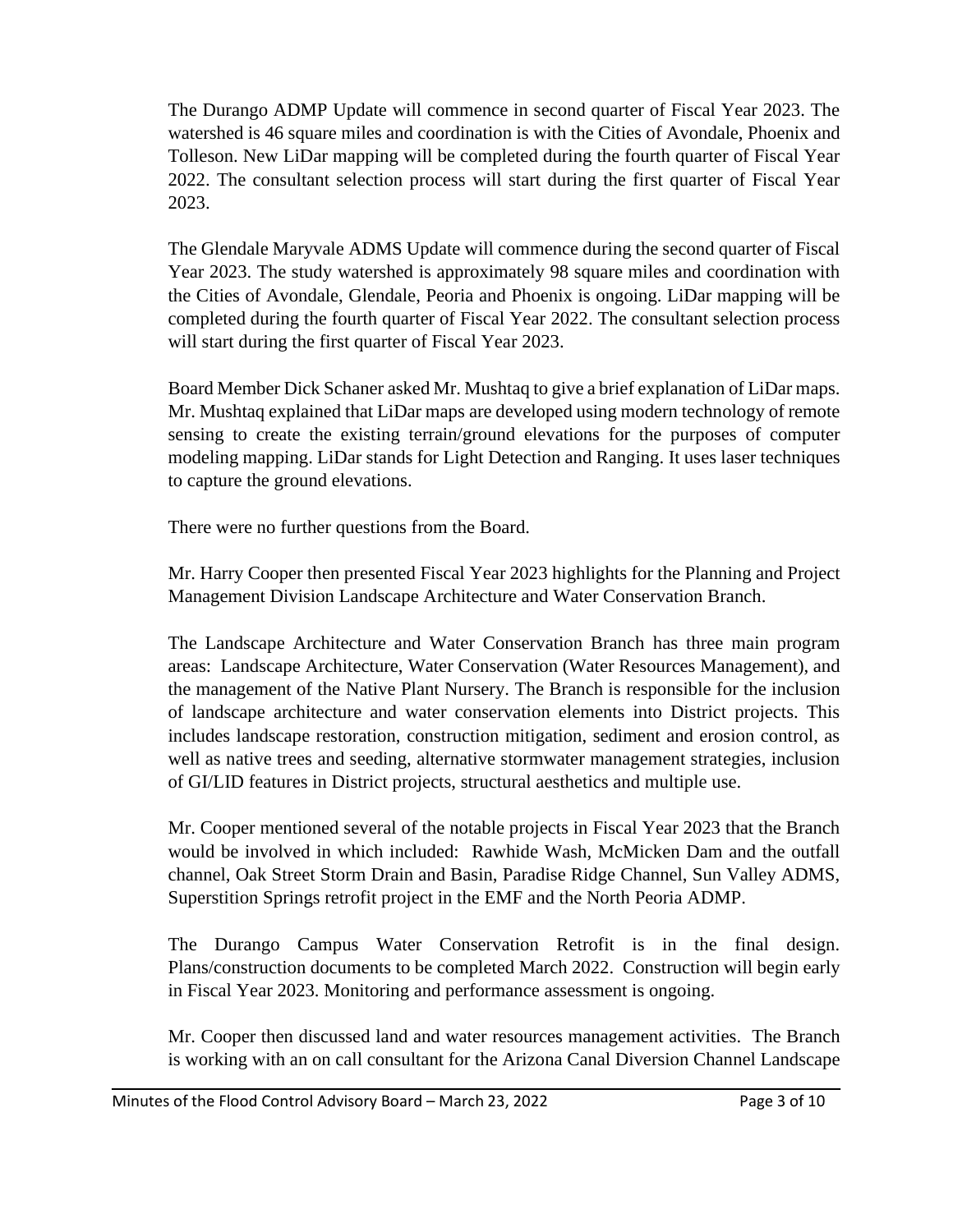and Irrigation Assessment which is a guidance document for facility updates to address: landscape replacements, irrigation system upgrades; stormwater management (capture/reuse, erosion, water quality, debris); potable water use reductions in outdoor landscaping; and land stewardship and community outreach. One of the goals is to retrofit problem areas in conjunction with O&M.

Another area the Branch will be working on is the Upper East Fork of Cave Creek Renovation in which the focus will be irrigation removal/update and revegetation with native plants.

The Branch will also produce another guidance document regarding the Development of Landscape Standards and Guidelines which will address revegetation, Green Infrastructure and Low Impact Development (GI/LID) applications, multiple use, site stabilization, and structure aesthetics in a single reference document for District use.

Board Member Dick Schaner asked if there was any benefit of the District working with any of the local colleges, like Arizona State University (ASU), on any of these projects? Mr. Cooper replied the District has been coordinating with ASU on the Durango retrofit project for some time and are looking to institutionalize an agreement with ASU to have the Design School and the Sustainability School collect data on water quality, stormwater management, and to understand how stormwater management practices could benefit the District as well as assist in addressing water use and landscape availability.

There were no other questions from the Board for Mr. Cooper.

Mr. Don Rerick, Planning and Project Management Division Manager then went over several Capital Improvement Projects that will be continuing or starting in Fiscal Year 2023.

McMicken Dam Rehabilitation Phase 1 and 2 will provide 100-year flood protection. The Dam is owned and maintained by the District. Phase 1 construction continues through Fiscal year 2023. Phase 2A final design will be completed in Fiscal Year 2023 with construction estimated to start June/July 2023. Phase 2B final design will be completed in early Fiscal Year 2024. Phase 2B construction Notice to Proceed will be issued in Fiscal Year 2024. Phase 1 cost is \$23 Million.

Oak Street Basin and Storm Drain is a drainage element for the Spook Hill Area Drainage Master Plan. The project involves the construction of a basin and storm drains and will provide 100-year protection to residents in Unincorporated Maricopa County and City of Mesa. The project plans and specs are complete, and construction will start in Fiscal Year 2023. Construction completion is scheduled in Fiscal Year 2024. This is a unilateral Flood Control District (FCD) project with 100% FCD funded.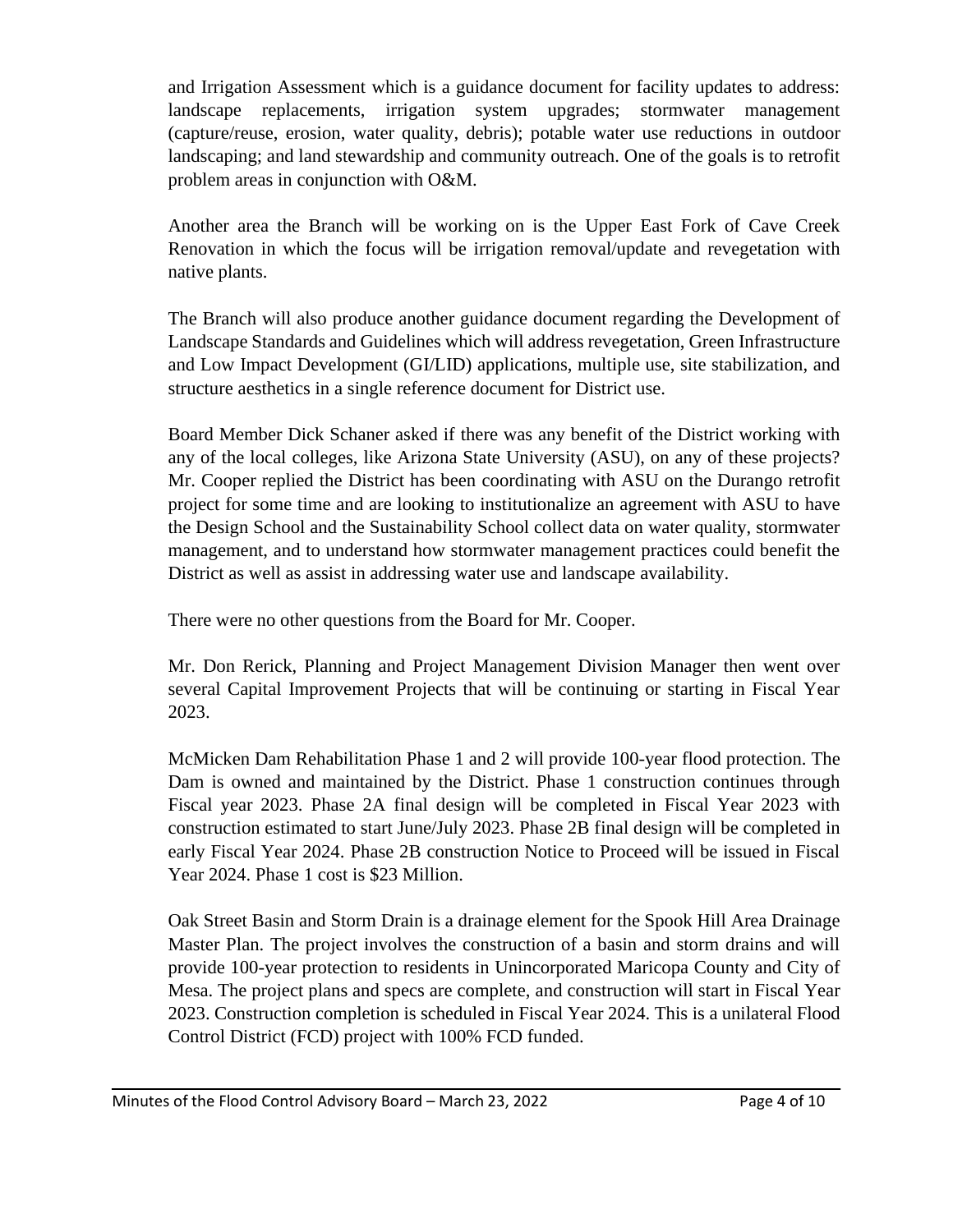The final project Mr. Rerick highlighted was Rawhide Wash. The Rawhide Wash Drainage Improvements were identified in the Pinnacle Peak West Area Drainage Master Study. The project will remove 1,873 acres of land from the floodplain and 870 homes and other structures in Phoenix and Scottsdale. New floodwalls, improving the existing floodwalls to meet FEMA standards, and access for people and wildlife are the main objectives of the project. Construction will start in early Fiscal Year 2023 and CMAR will be used for construction. The total estimated project cost is \$18 Million with the following project cost share:  $FCD - 50\%$ , Phoenix  $-40\%$ , and Scottsdale  $-10\%$ .

There were no questions from the Board.

Mr. Joe Wagner, Mapping, Surveying and CAD Branch Manager for the Engineering Division presented information on Unmanned Aircraft Systems at the District. Drones have been in use at the District for approximately four years and they are used for the following: storm event inspection and documentation; aerial photography of existing structures; surveying and mapping for engineering and design; Construction Management project monitoring; and inspections of District Dams and Levees.

Drones are used to evaluate and document storm events. Video and pictures can be taken immediately after an even to document the level and location of flooding. Many times, the access to gauges are cut off to O&M personnel and drones are used to read high water marks and staff gauges to determine water levels behind dam structures.

Drones are also used to photograph existing structures and building. The imagery has been used for project reports and stakeholder publications.

Drones are used by the District to produce design scale contour mapping and orthophotography on in-house design projects.

Mr. Wagner shared that drones are also used to document District projects as the construction phase is in progress. Drones are also commonly used on District O&M projects to document the work being done by both District staff and consultants. District projects are flown and photographed for use as training material for future projects.

Drones are used as a supplement to dam/levee inspections. Drone footage can be obtained days before District staff perform their dam/levee inspections. Staff can view the video and spot problem areas beforehand. Using drone footage provides a perspective not currently available to inspectors and provides a measure of safety when walking along the face of a dam or levee.

There were no questions for Mr. Wagner from the Board.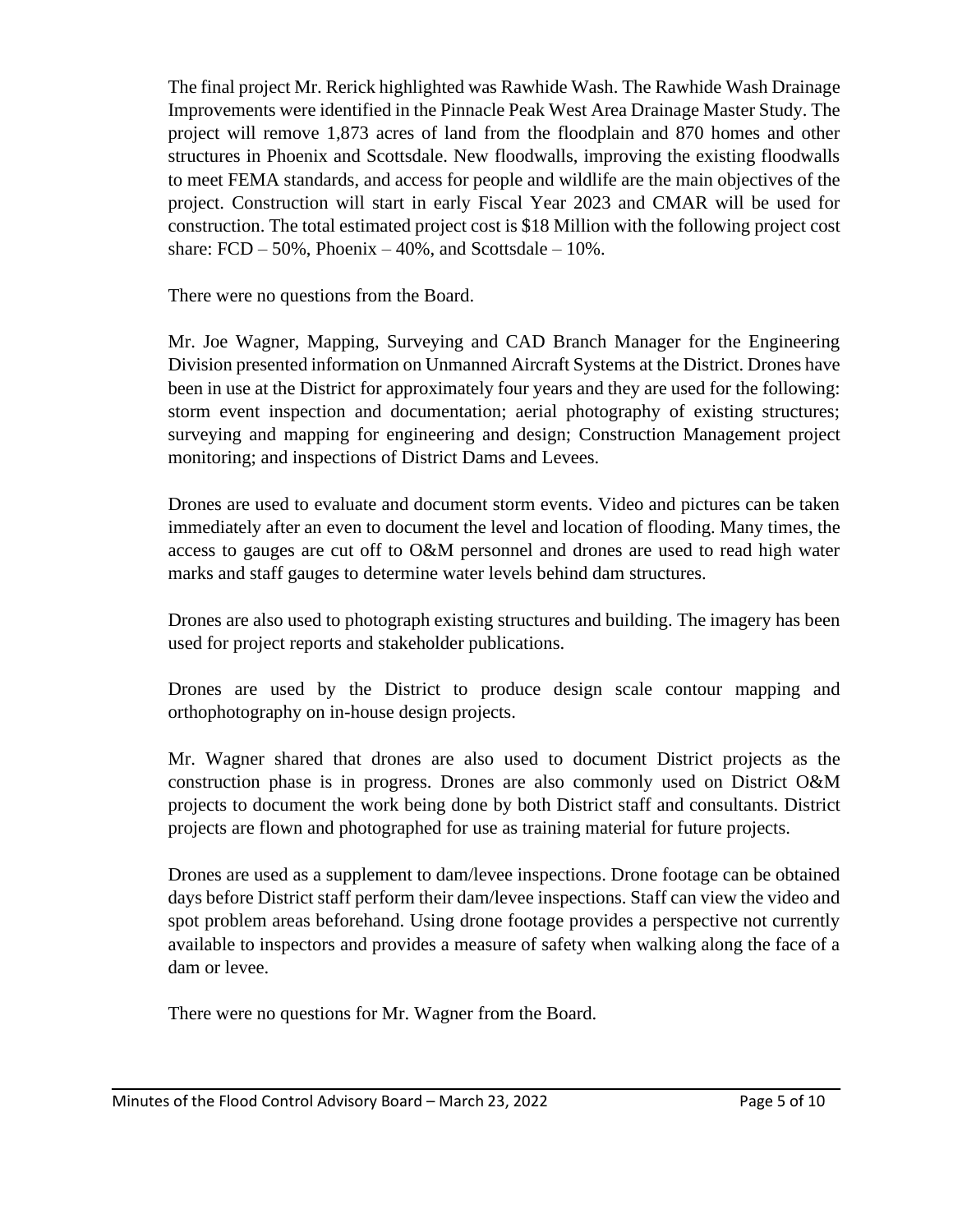Mr. Afshin Ahouraiyan, Floodplain Permitting Division Manager, shared Floodplain Permitting Division Fiscal Year 2023 Program Highlights from each of the four branches in the Division.

The Floodplain Permits Branch reviews and issues Floodplain Use Permits for 14 communities. They also review and issue Sand and Gravel Floodplain Use Permits for Unincorporated Maricopa County and the 14 communities. There were 575 applications received in 2021 compared to 381 in 2020. The branch granted 381 floodplain use permits in 2021 compared to 294 in 2020. Since the start of 2022, the division has received 93 applications and granted 47 floodplain use permits. In Fiscal Year 2023, the Branch will be making enhancements to the County's on-line permit submittal portal.

Mr. Ahouraiyan went on to highlight the Code Compliance Branch. The Branch conducts floodplain code compliance for Unincorporated Maricopa County and the 14 communities. The Branch responded to 93 citizen complaints on code compliance matter in 2021 and performed 696 site inspections in 2021 (599 inquiries/complaints, 79 Sand and Gravel Permits, 18 Floodplain Permits). In Fiscal Year 2023, the Code Compliance Branch will continue providing floodplain code compliance for 14 communities as well as Unincorporated Maricopa County.

The Hydrology and Hydraulics Branch provide Hydrologic and Hydraulics Modeling and review for all District Studies/Projects. The Branch continued with technical review on all on-going planning and design studies. In Fiscal Year 2023, the Branch will continue to provide Hydrologic and Hydraulics Modeling and review for all District Studies/Projects.

The Floodplain Delineation Branch conducts floodplain delineation analysis based on approved budget. The Branch assisted more than 2,600 customers with floodplain, permit, and general questions. On-going delineation studies include: Sunland Avenue floodplain re-delineation study; North Gilbert delineation study update; Floodplain delineation study in Mesa to remove Zone D; Myrtle Avenue Wash; Vekol Wash; and City of Phoenix floodplain evaluations. The Branch completed re-delineation of Hassayampa floodplain from Gila River to Jackrabbit Wash which will be submitted to FEMA. In Fiscal Year 2023, the Floodplain Delineation Branch will conduct Floodplain Delineation Analysis based on community needs/requests and assist customers with questions on floodplains and general questions.

Mr. Ahouraiyan then shared that there are four floodplain delineation studies that are budgeted to start in Fiscal Year 2023: Buchanan and CAP Wash and CAP Wash East Update; Central Mesa; West Valley Zone A delineations; and Wickenburg 500-year floodplain delineations.

There were no questions for Mr. Ahouraiyan from the Board.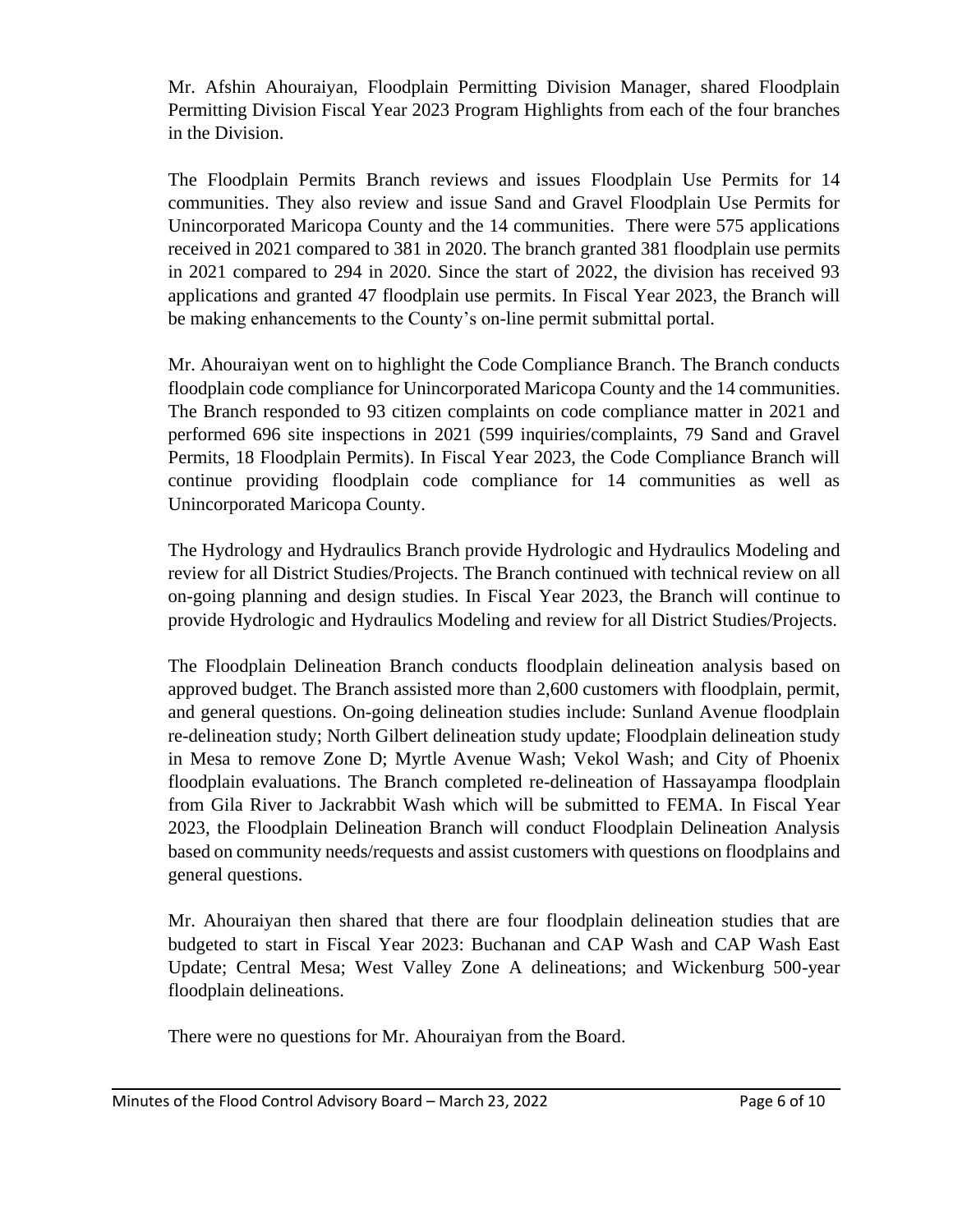Matthew Oller, Operations Branch Manager shared the Operations and Maintenance Division Fiscal Year 2023 Program Highlights. The Division has several Major Maintenance Projects scheduled in Fiscal Year 2023.

One project is the 48<sup>th</sup> Street Drain and repair, upgrade and improvements of District maintenance area are planned. This area was identified as part of the freeway improvements that the Arizona Department of Transportation (ADOT) is doing and through and IGA with ADOT, O&M will gain improved maintenance access to the Drain.

Another project scheduled is the Guadalupe FRS Principal Outlet. A temporary intake structure for the principal outlet will be installed to ensure operation until rehab design is complete. This area is continually monitored because it is on a public golf course.

The next project Mr. Oller shared was the ACDC Water Conservation Landscaping Rehab Project. District owned parcels, as part of the Arizona Canal Diversion Channel, are in decline reaching the landscaping life cycle along the structure. The project will focus on areas identified to reduce maintenance and promote native desert landscaping utilizing District water conservation efforts.

The next project mentioned was the Aqua Fria River Safety Railing and Crest repair – left levee Reach 3 north of Van Buren. The District will be partnering with Avondale and Buckeye.

The last project mentioned was the Salt River Levee Toe Road Thinning/New River Wash Northern to Olive. Operations and Maintenance will be performing vegetation thinning along levee toe, maintenance/emergency access to river bottom, levee certification.

There were no questions from the Board for Mr. Oller.

ACTION: It was moved by Mr. Justice and seconded by Mr. Worth to endorse and recommend the District's proposed Fiscal Year 2023 and Fiscal Year 2024 – Fiscal Year 2027 Capital and Major Maintenance Program including Fund 989 (Flood Control Grant Fund), Fund 990 (Flood Control Capital Fund) and Fund 991 (Flood Control District Fund). The motion carried unanimously.

# **4) INFORMATION ITEM – GILA BEND UPDATE**

Presented by Mr. Michael Fulton, Director

Mr. Fulton started by discussing the Scott Avenue Wash Repairs. Restore pre-flood capacity to Scott Avenue Wash culvert north of SR85. The District anticipates NRCS award of approximately \$500K through their Emergency Watershed Protection program (IGA pending). Contracting for design and construction complete. Property acquisition is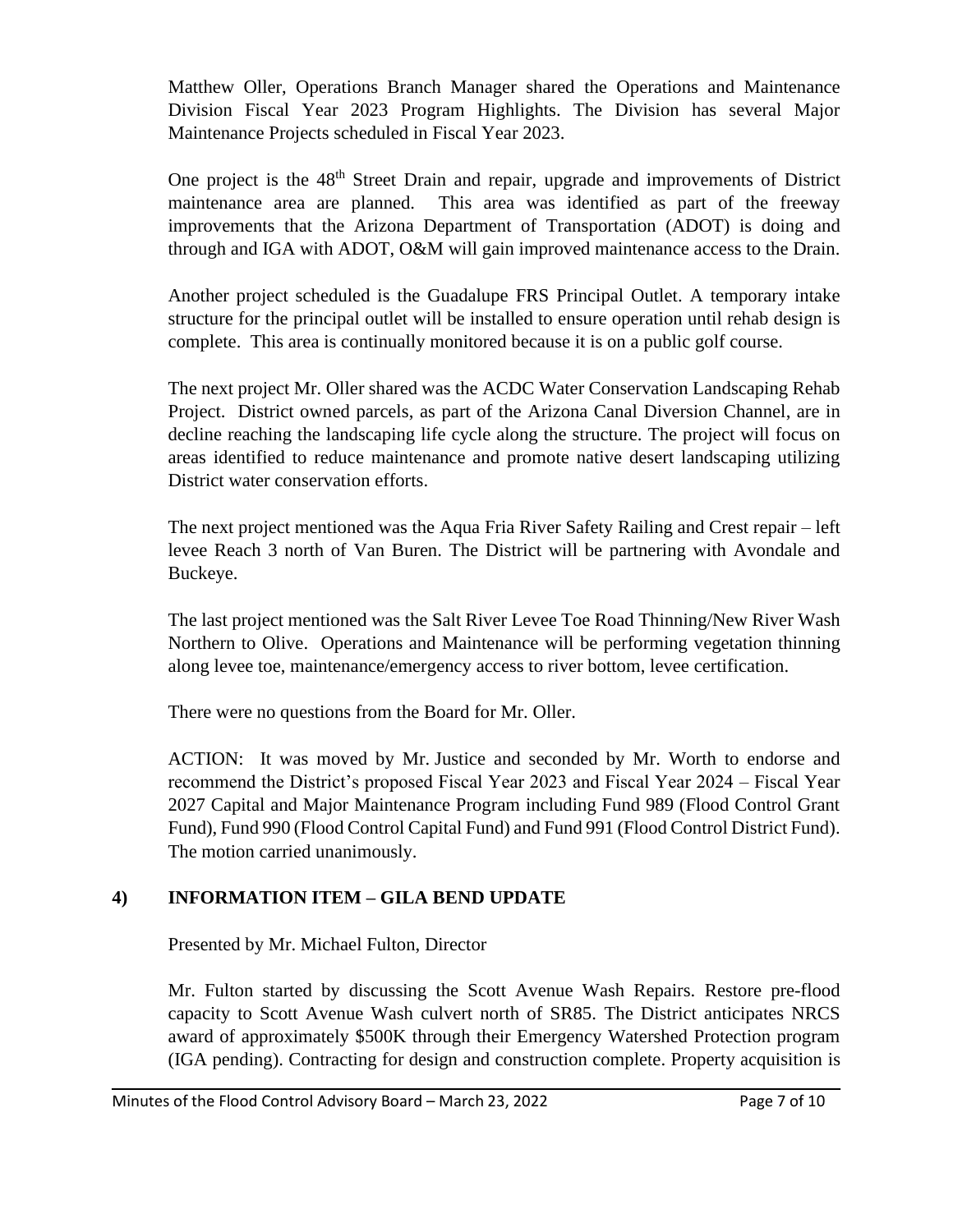underway. Current schedule: repairs completed by the end of 2022/early 2023. Current estimate is approximately \$1M. The land acquisitions will be in addition to this estimate.

Mr. Fulton then went on to speak about the Floodprone Property Assistance Program (FPAP). Eight property owners within floodways of Scott Avenue and Sand Tank Washes are interested in the FPAP. Appraisals have been completed and offers have been made. Acquired homes will be demolished and the land transferred to the Town of Gila Bend for maintenance as open space. Current estimate is approximately \$2M for acquiring the eight properties.

The longer-term project is the Capital Improvement Project. Nearing contract approval for design of the levee system adjacent to the south side neighborhood and improvements to Sand Tank Wash/Bender Wash crossings. Project will take several years to complete depending on project complexity and the level of cooperation realized by adjacent property owners. Gila Bend design contract is in the negotiation phase for potential award. Current guesstimate of cost is approximately \$20M.

The final project that Mr. Fulton shared was the Gila Bend Flood Response Plan. Development of this plan was in the works before the August 2021 flood. In collaboration with the Town of Gila Bend, Maricopa County Emergency Management, Maricopa County Sheriff's Office and others, it's purpose is to: identify flood threats and needs for flood detection; make clear how flood emergency and warning information will be disseminated to the public; agree to emergency response procedures and participants; develop joint training exercise plans. The Plan is anticipated to be completed by June.

There were no questions from the Board.

# **5) COMMENTS FROM THE DIRECTOR**

Presented by Michael Fulton, Director

PURPOSE: Information and discussion item only. No formal action required.

Mr. Fulton remarked that his comments would be included in agenda item 6.

# **6) SUMMARY OF RECENT ACTIONS BY THE BOARD OF DIRECTORS**

Presented by Michael Fulton, Director

PURPOSE: Information and discussion item only. No formal action required.

At the Board of Directors meeting on December 8, 2021, the Board of Directors approved the Resolution for the Pima Road Drainage Channel Project. The Board adopted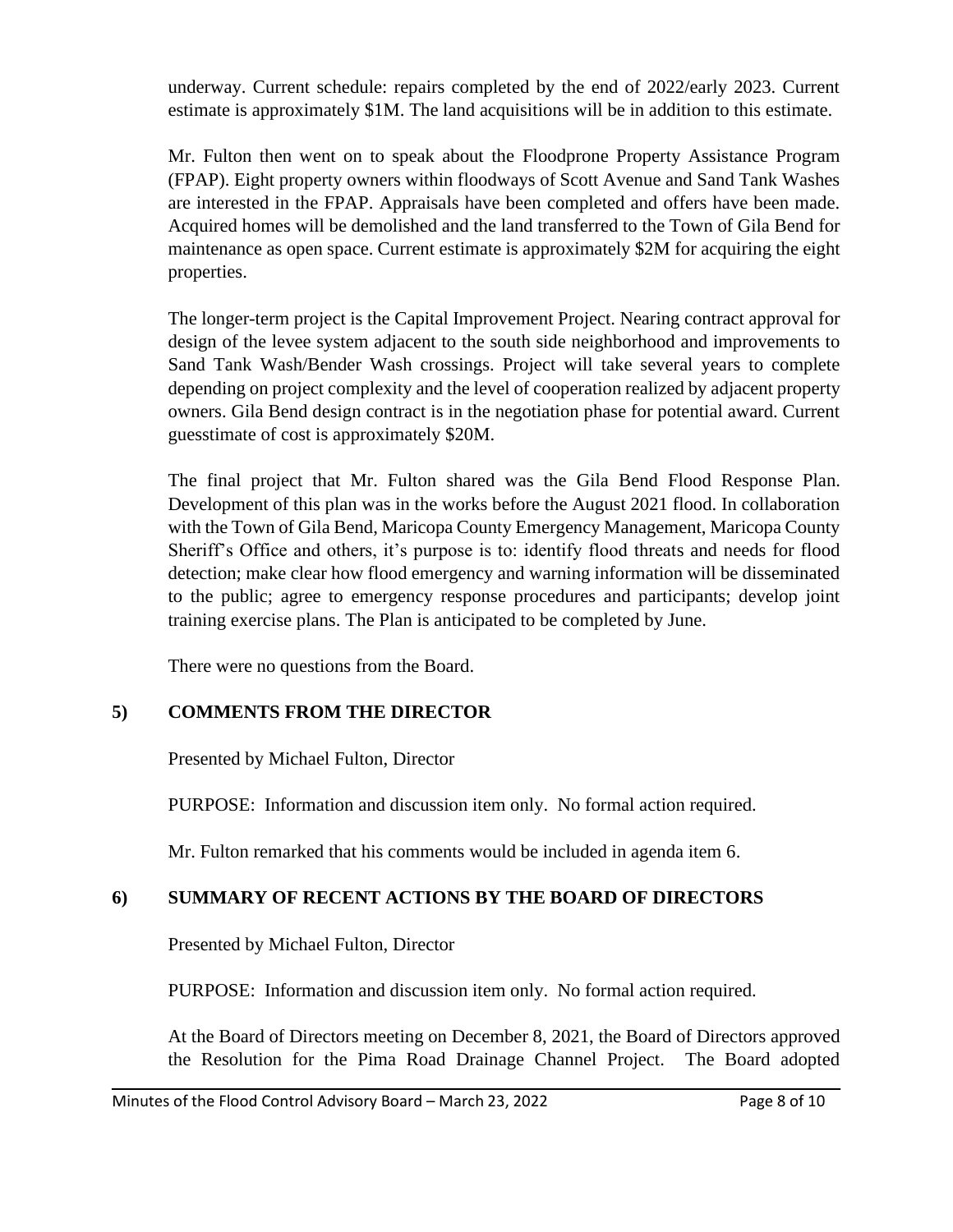Resolution FCD 2021R003 and the Project will provide 100-year flood protection to 56 structures and will reduce the frequency of flooding and flood damage for 73 structures. This is a joint project with the City of Scottsdale and the estimated total Project cost is \$8,500,000.

On December 8, 2021, the Board also approved a temporary construction easement for the 27<sup>th</sup> and Olney Avenues Storm Drain Project.

At the Board of Directors meeting on January 12, 2022, the Board of Directors approved the Amendment to Authorization to Award for Sun City Drains Improvement. Authorizes the District to award contract FCD 2021C015 to the lowest bidder, whose amount is 12.9% above the engineer's estimate. The cost of construction components have increased recently and are leading to increased costs.

Intergovernmental Agreement (IGA) FCD 2021A006 for the Design, Rights-of-Way, Acquisitions, and Utility Relocations for 51<sup>st</sup> Avenue and Dobbins Road Storm Drain Project between the City of Phoenix and the Flood Control District. The Project includes regional basins, storm drains and inlets, lateral pipes and outfall pipes.

On January 12, 2022 the Board of Directors also adopted Resolution FCD 2022R001 for the Gila Bend Drainage Improvements Project. The Project is located within the Town of Gila Bend and once implemented the Project will reduce the flood hazard by constructing a series of levees, channels, basins and other drainage improvements in the area. Estimated costs for this Project is \$20,000,000.

At the meeting on January 12, 2022, the Board also approved two temporary construction easements for the 27<sup>th</sup> and Olney Avenues Storm Drain Project.

At the Board of Directors meeting on February 23, 2022, the Board approved an amendment to contract with Coffman Specialties, Inc. for Buckeye FRS No. 1 Phase 2B Rehabilitation Project. This amendment will increase the Final Draft Guaranteed Maximum price (GMP) to \$21,409,739. The previous amount was \$21,000,000.

On February 23, 2022, the Board also approved listing agreements with ROI Properties, LLC authorizing ROI to list and market real property to the public that has been declared as excess to the needs of the District.

At the Board of Directors meeting on March 23, 2022, the Board approved Intergovernmental Agreement FCD 2021A011 for the Oak Street Basin and Storm Drain Project between the City of Mesa and the Flood Control District.

On March 23, 2022, the Board also approved Intergovernmental Agreement FCD 2021A008 between the Flood Control District and Town of Queen Creek for the